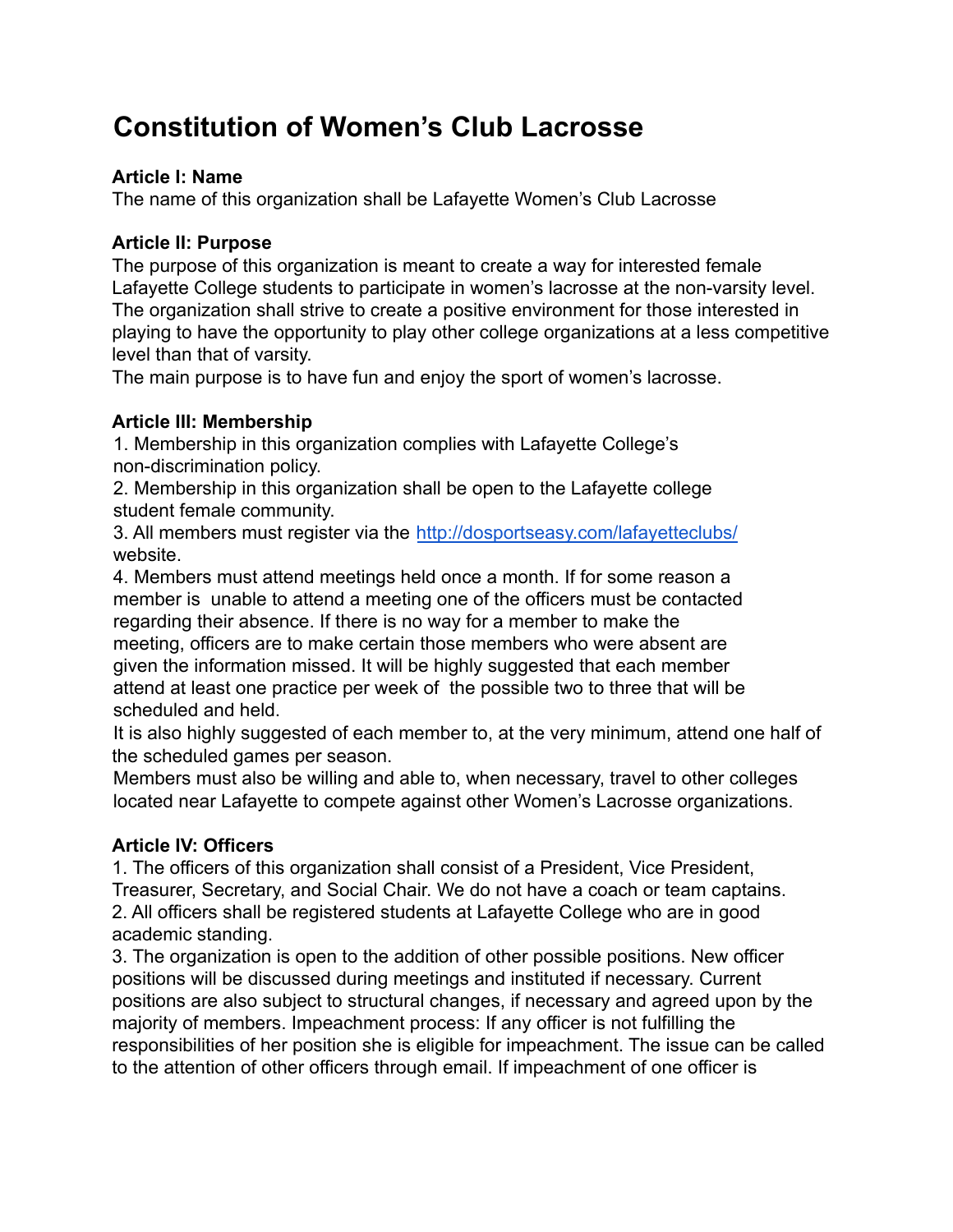suggested by at least five members of the organization then the issue will be up for discussion at the following meeting. If necessary the impeachment will be put to a vote. Majority rules.

4. The Vice President will serve as the primary risk manager and safety officer even if there are other members or designated risk and safety members with first aid training and certifications.

#### **Article V: Elections**

1. Officers shall be elected annually by the members of the group. Elections shall be held during the month of September or anytime before November.

2. The term of office shall start on the first day of the following month.

3. To elect new officers members must first vote to nominate possible candidates for the officer positions. Once members are nominated the other members of the organization must vote for one of the nominees for each position. Individuals nominated must accept nomination. Members must vote according to which nominee is best suited for the responsibilities required by each officer position. The nominee that receives the most votes from the other members will take on the responsibilities the position entails. Elections will be held during one of the first few meetings each year.

## **Article VI: Meetings**

1. This organization shall meet at least once a month during the months that classes are in session at Lafayette College. Practices will be held at least once a week starting sometime in September. Therefore, this organization shall have at least eight meetings per year and around fourteen practices a semester.

2. For each meeting and practice to be successfully held, this organization requires at least eight members in attendance per meeting or practice.

3. This organization shall meet once a month ordinarily in the late afternoon during the week, however according to the members' schedules meeting times and dates can be subject to change.

4. This organization's officers will also be responsible for holding an Executive Board (officers only) meeting previous to each of the eight plus meetings per year. Officers must also provide an agenda for each meeting in order to keep members informed and on top of the responsibilities required of the organization.

5. The President shall chair all meetings. In the President's absence, the Vice President shall chair.

# **Article VII: Amendments**

In order to amend this organization's constitution a proposal must be drafted by a member of the organization. Then the proposal must be presented to all the members of the organization during a meeting. After the proposal is presented members must vote for or against the amendment. If 2/3 of the organization's members vote for the